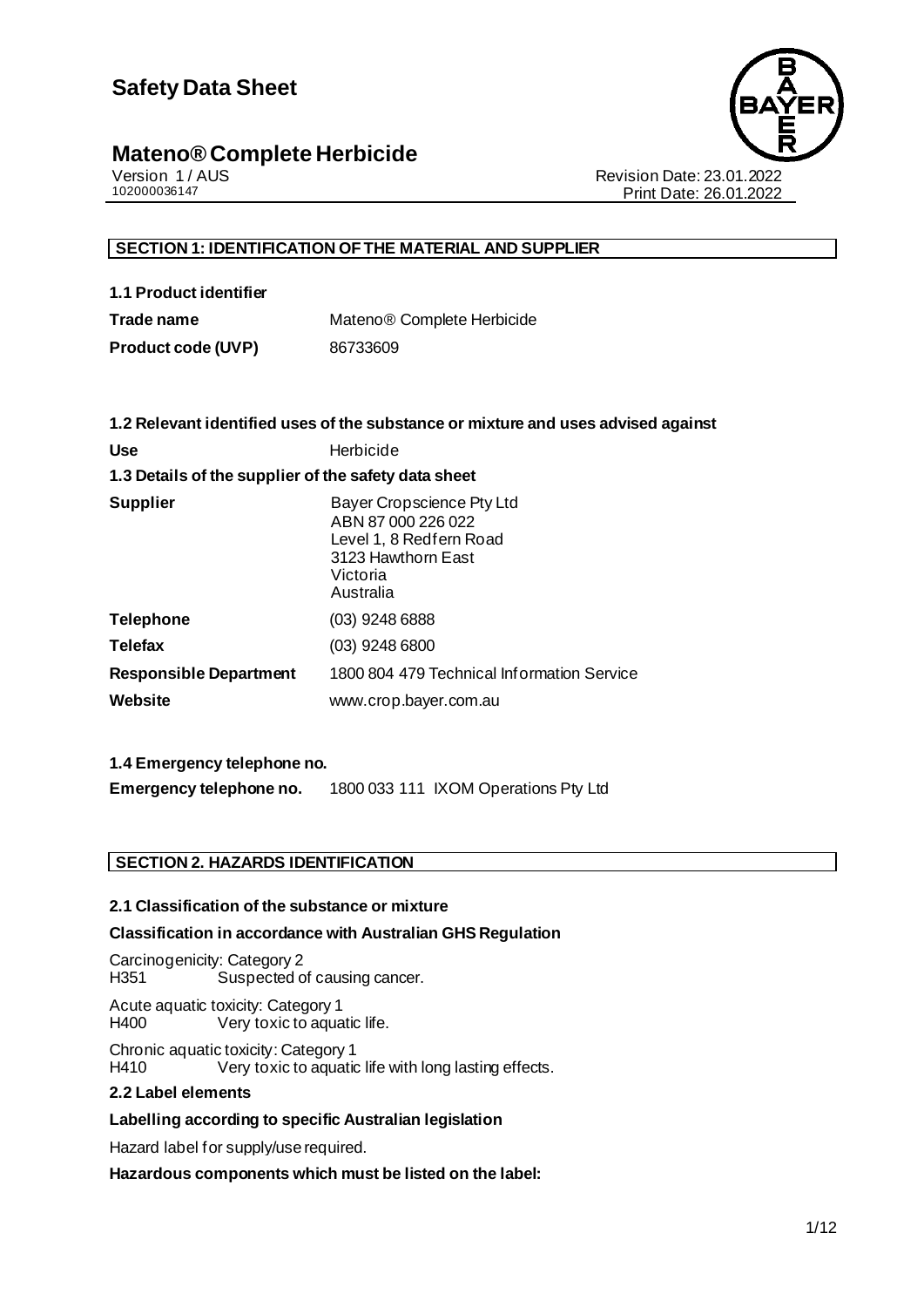Version 1 / AUS Revision Date: 23.01.2022 Print Date: 26.01.2022

• Aclonifen • Diflufenican **Pyroxasulfone** 

### **Signal word:** Warning

#### **Hazard statements**

H351 Suspected of causing cancer.

#### **Precautionary statements**

| P <sub>202</sub> | Do not handle until all safety precautions have been read and understood.  |
|------------------|----------------------------------------------------------------------------|
| P <sub>280</sub> | Wear protective gloves/protective clothing/eye protection/face protection. |
| $P308 + P313$    | IF exposed or concerned: Get medical advice/attention.                     |
| P405             | Store locked up.                                                           |
| P <sub>501</sub> | Dispose of contents/container in accordance with local regulation.         |

### **2.3 Other hazards**

No additional hazards known beside those mentioned.

### **SECTION 3. COMPOSITION/INFORMATION ON INGREDIENTS**

### **Chemical nature**

Aclonifen 400 g/l; Diflufenican 66 g/l; Pyroxasulfone 100 g/l Suspension concentrate (=flowable concentrate)(SC)

| Chemical name                                                                                                | CAS-No.       | Concentration [%]    |
|--------------------------------------------------------------------------------------------------------------|---------------|----------------------|
| Aclonifen                                                                                                    | 74070-46-5    | 32.80                |
| Pyroxasulfone                                                                                                | 447399-55-5   | 8.20                 |
| Diflufenican                                                                                                 | 83164-33-4    | 5.41                 |
| Glycerine                                                                                                    | $56 - 81 - 5$ | $> 1.00 - \le 10.00$ |
| 1,2-Benzisothiazol-3(2H)-one                                                                                 | 2634-33-5     | $> 0.005 - 0.05$     |
| reaction mass of 5-chloro-2- methyl-2H-<br>isothiazol-3-one and 2-methyl-2H-isothiazol-<br>$3 -$ one $(3:1)$ | 55965-84-9    | $> 0.0002 - 0.0015$  |
| Other ingredients (non-hazardous) to 100%                                                                    |               |                      |

### **SECTION 4. FIRST AID MEASURES**

**If poisoning occurs, immediately contact a doctor or Poisons Information Centre (telephone 13 11 26), and follow the advice given. Show this Safety Data Sheet to the doctor.**

### **4.1 Description of first aid measures**

**General advice** Move out of dangerous area. Remove contaminated clothing immediately and dispose of safely. Place and transport victim in stable position (lying sideways). When symptoms persist or in all cases of doubt seek medical advice.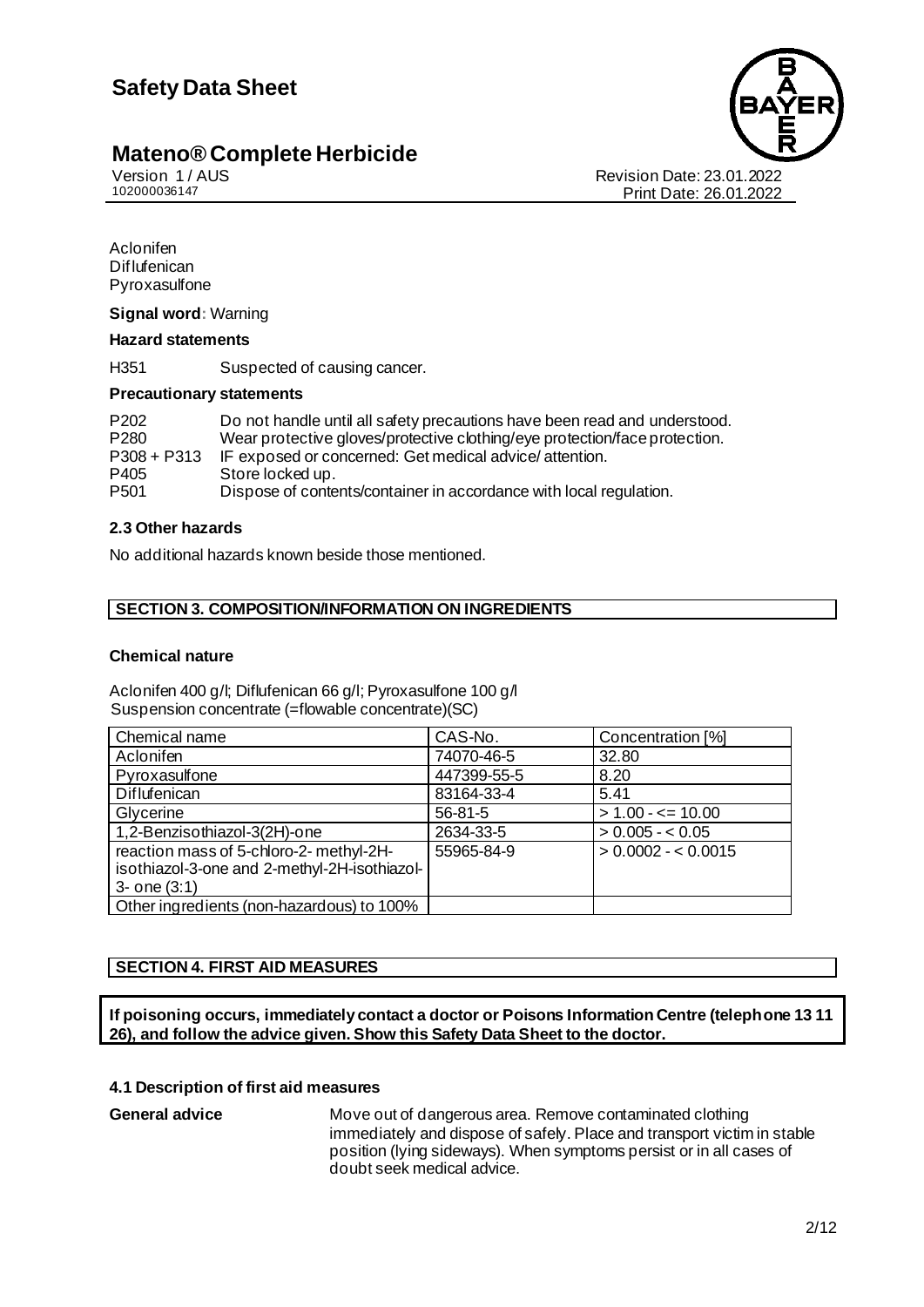### **Mateno® Complete Herbicide 3/12**



| Move to fresh air. Keep patient warm and at rest. Call a physician or<br>poison control center immediately.                                                                                                                                           |
|-------------------------------------------------------------------------------------------------------------------------------------------------------------------------------------------------------------------------------------------------------|
| Wash off thoroughly with plenty of soap and water, if available with<br>polyethyleneglycol 400, subsequently rinse with water. If symptoms<br>persist, call a physician.                                                                              |
| Rinse immediately with plenty of water, also under the eyelids, for at<br>least 15 minutes. Remove contact lenses, if present, after the first 5<br>minutes, then continue rinsing eye. Get medical attention if irritation<br>develops and persists. |
| Do NOT induce vomiting. Call a physician or poison control center<br>immediately. Rinse mouth.                                                                                                                                                        |
| 4.2 Most important symptoms and effects, both acute and delayed                                                                                                                                                                                       |
| No symptoms known or expected.                                                                                                                                                                                                                        |
| 4.3 Indication of any immediate medical attention and special treatment needed                                                                                                                                                                        |
| Gastric lavage is not normally required. However, if a significant<br>amount (more than a mouthful) has been ingested, administer<br>activated charcoal and sodium sulphate. There is no specific antidote.<br>Treat symptomatically.                 |
|                                                                                                                                                                                                                                                       |

Version 1 / AUS Revision Date: 23.01.2022 102000036147 Print Date: 26.01.2022

### **SECTION 5. FIRE FIGHTING MEASURES**

| 5.1 Extinguishing media                                         |                                                                                                                                                                                                        |
|-----------------------------------------------------------------|--------------------------------------------------------------------------------------------------------------------------------------------------------------------------------------------------------|
| <b>Suitable</b>                                                 | Use water spray, alcohol-resistant foam, dry chemical or carbon<br>dioxide.                                                                                                                            |
| 5.2 Special hazards arising<br>from the substance or<br>mixture | In the event of fire the following may be released: Hydrogen chloride<br>(HCI), Hydrogen cyanide (hydrocyanic acid), Hydrogen fluoride,<br>Carbon monoxide (CO), Nitrogen oxides (NOx), Sulphur oxides |
| 5.3 Advice for firefighters                                     |                                                                                                                                                                                                        |
| <b>Special protective</b><br>equipment for firefighters         | In the event of fire and/or explosion do not breathe fumes. In the event<br>of fire, wear self-contained breathing apparatus.                                                                          |
| <b>Further information</b>                                      | Contain the spread of the fire-fighting media. Do not allow run-off from<br>fire fighting to enter drains or water courses.                                                                            |
| <b>Hazchem Code</b>                                             | $\cdot$ 3Z                                                                                                                                                                                             |

### **SECTION 6. ACCIDENTAL RELEASE MEASURES**

### **6.1 Personal precautions, protective equipment and emergency procedures**

| <b>Precautions</b>               | Avoid contact with spilled product or contaminated surfaces. Use<br>personal protective equipment. |
|----------------------------------|----------------------------------------------------------------------------------------------------|
| 6.2 Environmental<br>precautions | Do not allow to get into surface water, drains and ground water.                                   |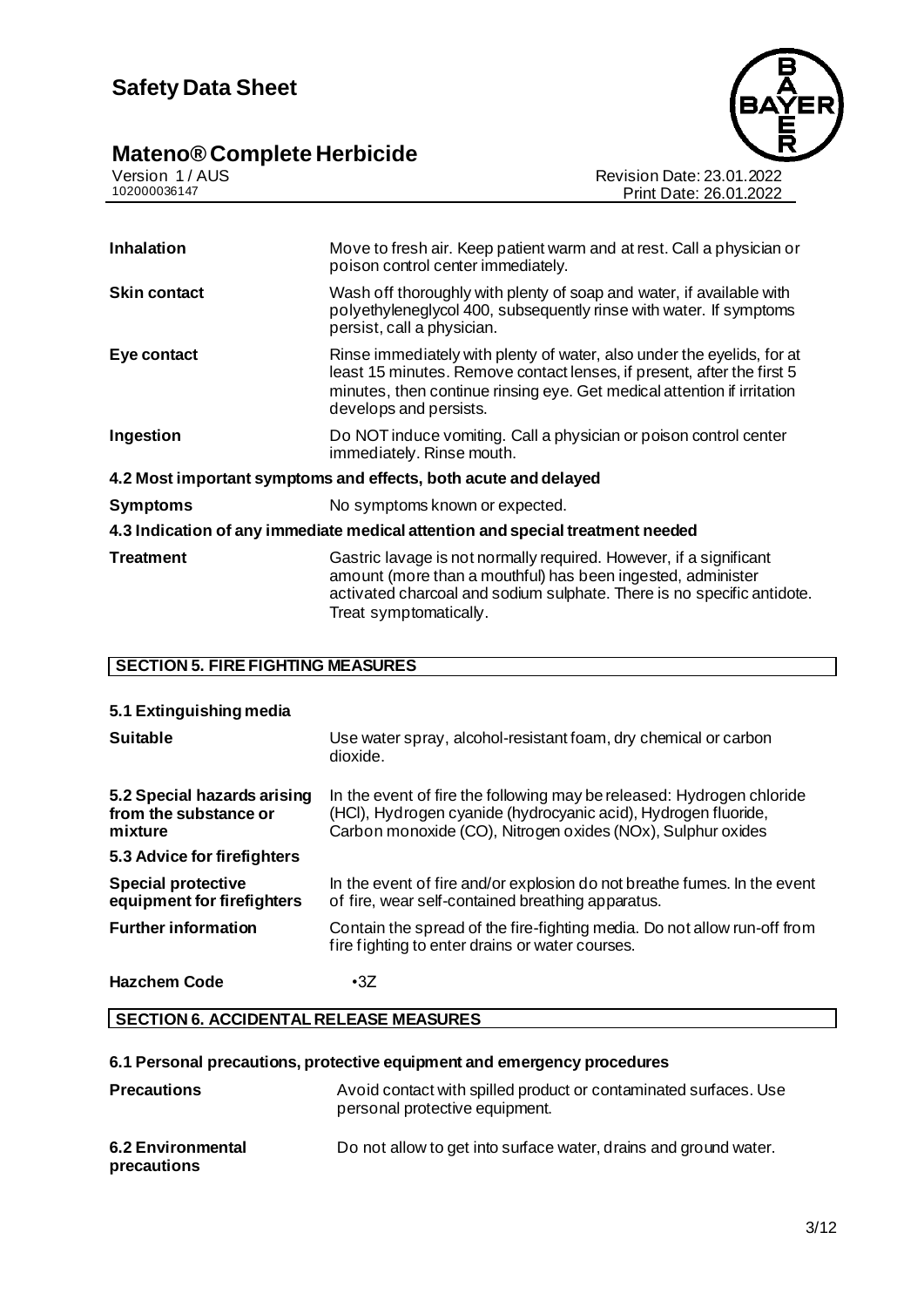

Version 1 / AUS<br>102000036147<br>Print Date: 23.01.2022<br>Print Date: 26.01.2022 Print Date: 26.01.2022

### **6.3 Methods and materials for containment and cleaning up**

| Methods for cleaning up            | Soak up with inert absorbent material (e.g. sand, silica gel, acid<br>binder, universal binder, sawdust). Clean contaminated floors and<br>objects thoroughly, observing environmental regulations. Keep in<br>suitable, closed containers for disposal. |
|------------------------------------|----------------------------------------------------------------------------------------------------------------------------------------------------------------------------------------------------------------------------------------------------------|
| 6.4 Reference to other<br>sections | Information regarding safe handling, see section 7.<br>Information regarding personal protective equipment, see section 8.<br>Information regarding waste disposal, see section 13.                                                                      |

### **SECTION 7. HANDLING AND STORAGE**

#### **7.1 Precautions for safe handling**

| Advice on safe handling | Use only in area provided with appropriate exhaust ventilation.                                                                                                                                                                                                                                                                                    |
|-------------------------|----------------------------------------------------------------------------------------------------------------------------------------------------------------------------------------------------------------------------------------------------------------------------------------------------------------------------------------------------|
| <b>Hygiene measures</b> | Avoid contact with skin, eyes and clothing. Keep working clothes<br>separately. Wash thoroughly with soap and water after handling. Wash<br>hands immediately after work, if necessary take a shower. Remove<br>soiled clothing immediately and clean thoroughly before using again.<br>Garments that cannot be cleaned must be destroyed (burnt). |
|                         | 7.2 Conditions for safe storage, including any incompatibilities                                                                                                                                                                                                                                                                                   |

| Requirements for storage | Store in a place accessible by authorized persons only. Store in original |
|--------------------------|---------------------------------------------------------------------------|
| areas and containers     | container. Keep containers tightly closed in a dry, cool and well-        |
|                          | ventilated place. Protect from frost. Keep away from direct sunlight.     |

**Advice on common storage** Keep away from food, drink and animal feedingstuffs.

### **SECTION 8. EXPOSURE CONTROLS / PERSONAL PROTECTION**

### **8.1 Control parameters**

| <b>Components</b>              | <b>CAS-No.</b> | <b>Control parameters</b>        | <b>Update</b> | <b>Basis</b>   |
|--------------------------------|----------------|----------------------------------|---------------|----------------|
| Aclonifen                      | 74070-46-5     | $2 \,\mathrm{mg/m3}$<br>(SK-SEN) |               | OES BCS*       |
| Diflufenican                   | 83164-33-4     | $5.5 \,\mathrm{mg/m3}$<br>(TWA)  |               | OES BCS*       |
| Glycerine<br>(Inhalable mist.) | $56-81-5$      | $10$ mg/m $3$<br>(TWA)           | 12 2011       | <b>AU NOEL</b> |

\*OES BCS: Internal Bayer AG, Crop Science Division "Occupational Exposure Standard"

### **8.2 Exposure controls**

**Respiratory protection** Respiratory protection is not required under anticipated circumstances of exposure. Respiratory protection should only be used to control residual risk of short duration activities, when all reasonably practicable steps have been taken to reduce exposure at source e.g. containment and/or local extract ventilation. Always follow respirator manufacturer's instructions regarding wearing and maintenance.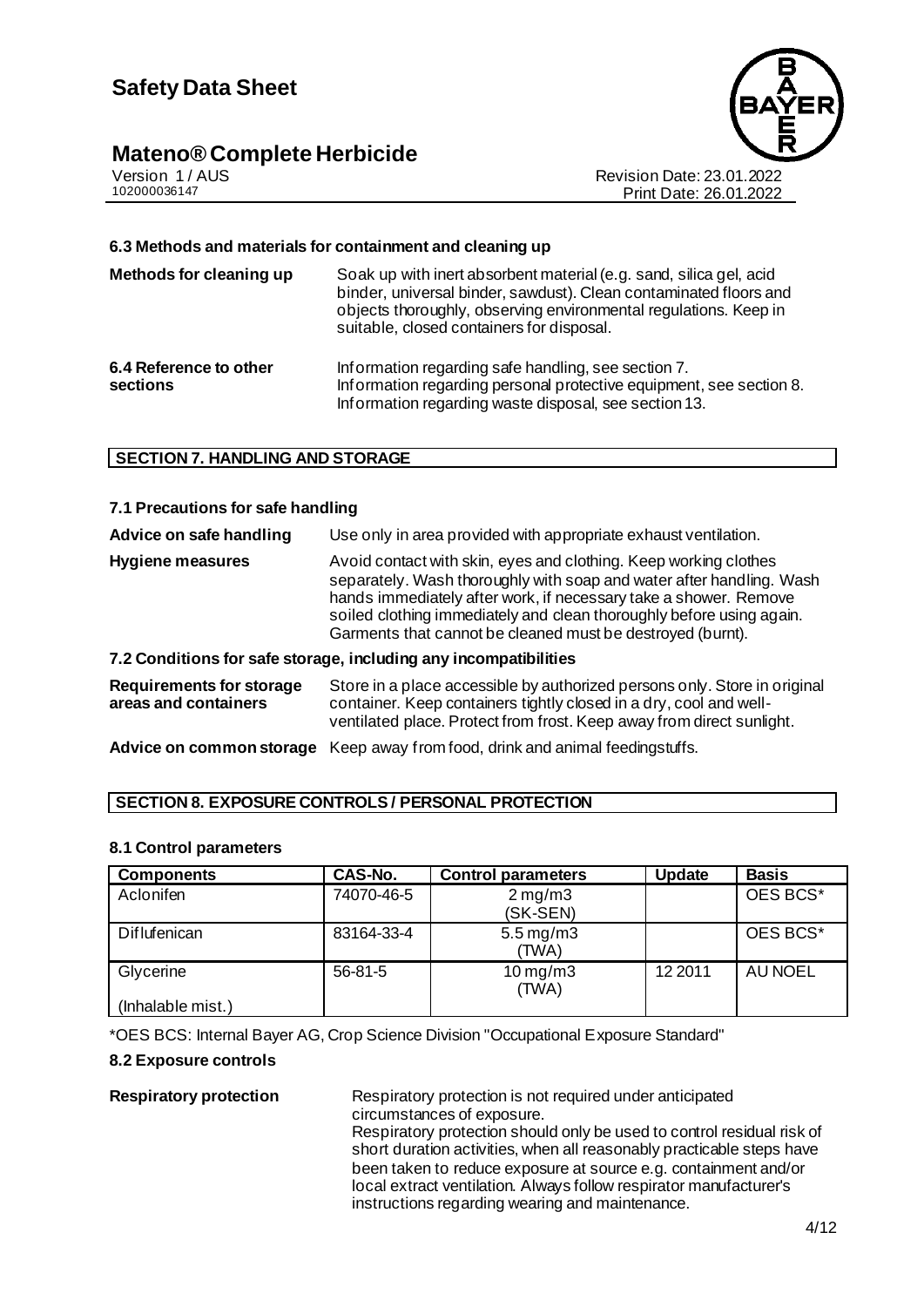### **Mateno® Complete Herbicide 5/12**



Version 1 / AUS Revision Date: 23.01.2022 102000036147 Print Date: 26.01.2022

| <b>Hand protection</b>             | Please observe the instructions regarding permeability and<br>breakthrough time which are provided by the supplier of the gloves.<br>Also take into consideration the specific local conditions under which<br>the product is used, such as the danger of cuts, abrasion, and the<br>contact time.<br>Wash gloves when contaminated. Dispose of when contaminated<br>inside, when perforated or when contamination on the outside cannot<br>be removed. Wash hands frequently and always before eating,<br>drinking, smoking or using the toilet.<br>Nitrile rubber<br>Material<br>Rate of permeability<br>> 480 min<br>Glove thickness<br>$> 0.4$ mm<br>Protective index<br>Class 6<br><b>Directive</b><br>Protective gloves complying with EN<br>374. |                                                                 |
|------------------------------------|---------------------------------------------------------------------------------------------------------------------------------------------------------------------------------------------------------------------------------------------------------------------------------------------------------------------------------------------------------------------------------------------------------------------------------------------------------------------------------------------------------------------------------------------------------------------------------------------------------------------------------------------------------------------------------------------------------------------------------------------------------|-----------------------------------------------------------------|
| Eye protection                     | Wear goggles (conforming to EN166, Field of Use $=$ 5 or equivalent).                                                                                                                                                                                                                                                                                                                                                                                                                                                                                                                                                                                                                                                                                   |                                                                 |
| Skin and body protection           | Wear standard coveralls and Category 3 Type 4 suit.<br>If there is a risk of significant exposure, consider a higher protective<br>type suit.<br>Wear two layers of clothing wherever possible. Polyester/cotton or<br>cotton overalls should be worn under chemical protection suit and<br>should be professionally laundered frequently.<br>If chemical protection suit is splashed, sprayed or significantly<br>contaminated, decontaminate as far as possible, then carefully<br>remove and dispose of as advised by manufacturer.                                                                                                                                                                                                                  |                                                                 |
| <b>General protective measures</b> | In normal use and handling conditions please refer to the label<br>and/or leaflet. In all other cases the above mentioned<br>recommendations would apply.                                                                                                                                                                                                                                                                                                                                                                                                                                                                                                                                                                                               |                                                                 |
| <b>Engineering Controls</b>        |                                                                                                                                                                                                                                                                                                                                                                                                                                                                                                                                                                                                                                                                                                                                                         |                                                                 |
| Advice on safe handling            |                                                                                                                                                                                                                                                                                                                                                                                                                                                                                                                                                                                                                                                                                                                                                         | Use only in area provided with appropriate exhaust ventilation. |

### **SECTION 9. PHYSICAL AND CHEMICAL PROPERTIES**

| Form                             | 9.1 Information on basic physical and chemical properties<br>suspension |
|----------------------------------|-------------------------------------------------------------------------|
| Colour                           | yellow                                                                  |
| Odour                            | weak                                                                    |
| <b>Odour Threshold</b>           | No data available                                                       |
| рH                               | 6.5 - 8.0 (100 %) (23 °C)                                               |
| Melting point/range              | No data available                                                       |
| <b>Boiling Point</b>             | No data available                                                       |
| <b>Flash point</b>               | >100 °C                                                                 |
| <b>Flammability</b>              | No data available                                                       |
| <b>Auto-ignition temperature</b> | No data available                                                       |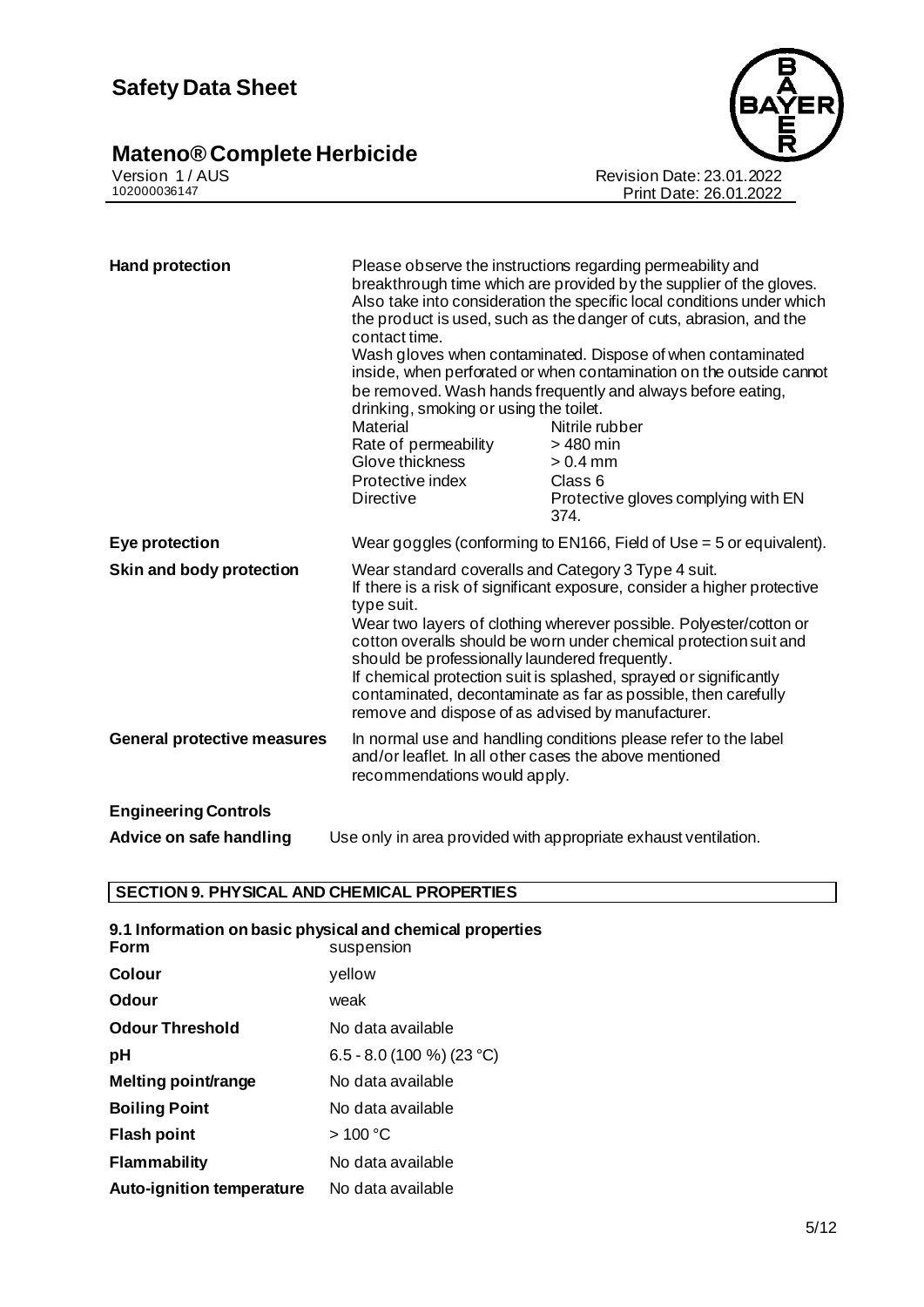## **Safety Data Sheet**

### **Mateno® Complete Herbicide** *6/22*





Version 1 / AUS Revision Date: 23.01.2022 102000036147 Print Date: 26.01.2022

| Minimum ignition energy                                  | No data available                                                                                                                        |
|----------------------------------------------------------|------------------------------------------------------------------------------------------------------------------------------------------|
| Self-accelarating<br>decomposition temperature<br>(SADT) | No data available                                                                                                                        |
| <b>Upper explosion limit</b>                             | No data available                                                                                                                        |
| <b>Lower explosion limit</b>                             | No data available                                                                                                                        |
| Vapour pressure                                          | No data available                                                                                                                        |
| <b>Evaporation rate</b>                                  | No data available                                                                                                                        |
| <b>Relative vapour density</b>                           | No data available                                                                                                                        |
| <b>Relative density</b>                                  | No data available                                                                                                                        |
| <b>Density</b>                                           | ca. 1.22 $g/cm^3$ (20 °C)                                                                                                                |
| <b>Water solubility</b>                                  | No data available                                                                                                                        |
| <b>Partition coefficient: n-</b><br>octanol/water        | Aclonifen: log Pow: 4.37                                                                                                                 |
|                                                          | Diflufenican: log Pow: 4.2<br>Pyroxasulfone: log Pow: 2.39 (25 °C) (pH 8.7)                                                              |
| <b>Particle size</b>                                     | $\leq$ 8 µm (Particle Size Distribution 90 %) laser diffraction<br>$\epsilon$ = 3 µm (Particle Size Distribution 50 %) laser diffraction |
| <b>Viscosity, dynamic</b>                                | 150 - 300 mPa.s (20 °C)<br>Velocity gradient 20/s<br>80 - 200 mPa.s (20 °C)<br>Velocity gradient 100/s                                   |
| <b>Viscosity, kinematic</b>                              | No data available                                                                                                                        |
| <b>Oxidizing properties</b>                              | No data available                                                                                                                        |
| <b>Explosivity</b>                                       | No data available                                                                                                                        |
| 9.2 Other information                                    | Further safety related physical-chemical data are not known.                                                                             |

### **SECTION 10. STABILITY AND REACTIVITY**

| 10.1 Reactivity                            | Stable under normal conditions.                                                         |
|--------------------------------------------|-----------------------------------------------------------------------------------------|
| <b>10.2 Chemical stability</b>             | Stable under recommended storage conditions.                                            |
| 10.3 Possibility of<br>hazardous reactions | No hazardous reactions when stored and handled according to<br>prescribed instructions. |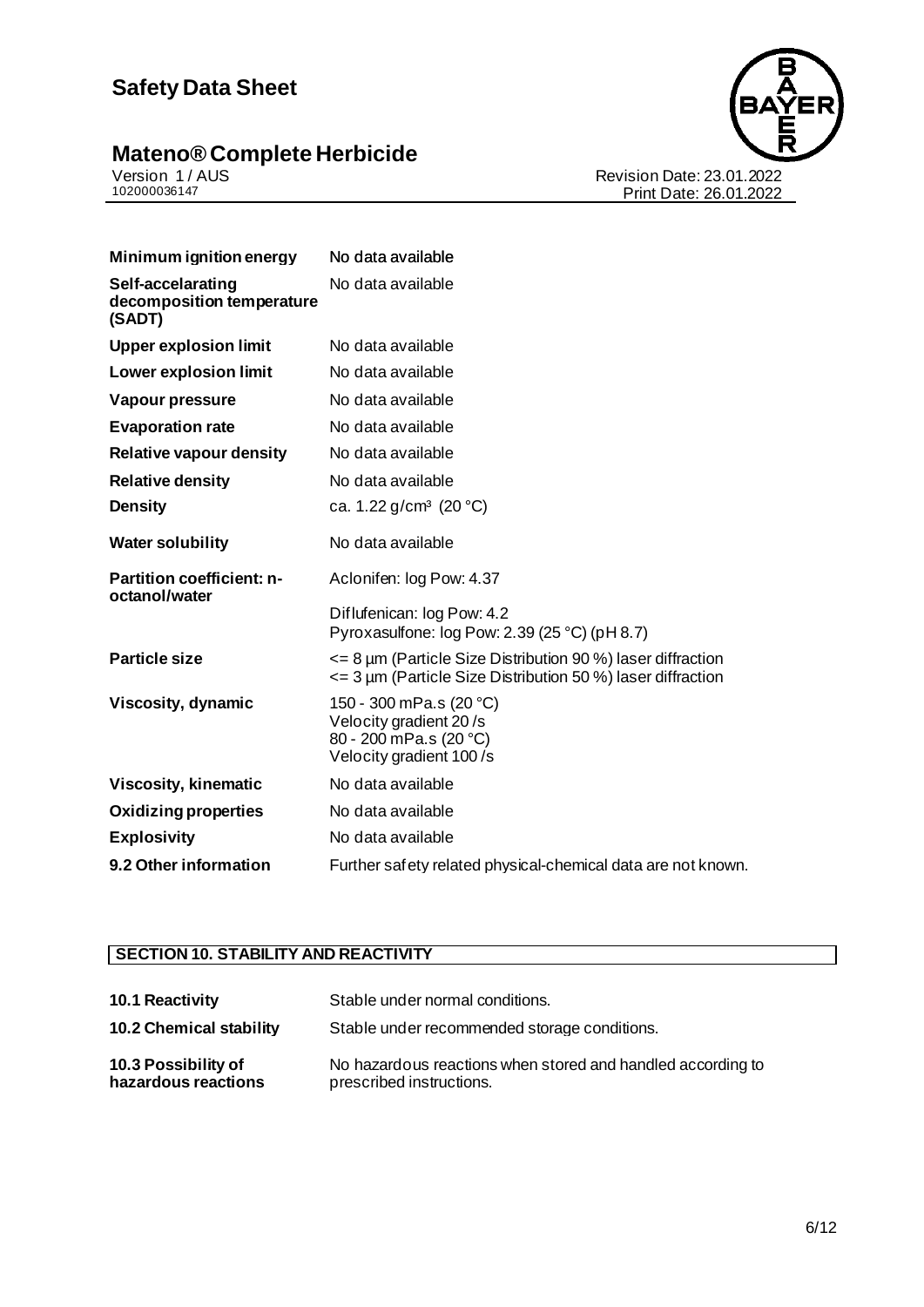## **Safety Data Sheet**

# **Mateno® Complete Herbicide**<br>Version 1/AUS



Version 1 / AUS<br>102000036147<br>Print Date: 23.01.2022 Print Date: 26.01.2022

| <b>10.4 Conditions to avoid</b>          | Extremes of temperature and direct sunlight.                             |
|------------------------------------------|--------------------------------------------------------------------------|
|                                          | <b>10.5 Incompatible materials</b> Store only in the original container. |
| 10.6 Hazardous<br>decomposition products | No decomposition products expected under normal conditions of use.       |

### **SECTION 11. TOXICOLOGICAL INFORMATION**

### **11.1 Information on toxicological effects**

| <b>Acute oral toxicity</b>                  | LD50 (Rat) $> 2,000$ mg/kg                                                                                                               |
|---------------------------------------------|------------------------------------------------------------------------------------------------------------------------------------------|
| <b>Acute inhalation toxicity</b>            | $LC50$ (Rat) $> 1.90$ mg/l<br>Exposure time: 4 h<br>Determined in the form of a respirable aerosol.<br>Highest attainable concentration. |
| <b>Acute dermal toxicity</b>                | LD50 (Rat) > 2,000 mg/kg                                                                                                                 |
| <b>Skin corrosion/irritation</b>            | No skin irritation (EPISKIN™(SM))                                                                                                        |
| Serious eye damage/eye<br>irritation        | No eye irritation (Isolated chicken eyes)                                                                                                |
| <b>Respiratory or skin</b><br>sensitisation | Skin: Non-sensitizing. (Mouse)<br>OECD Test Guideline 429, local lymph node assay (LLNA)                                                 |

### **Assessment mutagenicity**

Aclonifen was not mutagenic or genotoxic in a battery of in vitro and in vivo tests. Diflufenican was not mutagenic or genotoxic in a battery of in vitro and in vivo tests. Pyroxasulfone was not mutagenic or genotoxic in a battery of in vitro and in vivo tests.

### **Assessment carcinogenicity**

Aclonifen caused an increased incidence of tumours in rats in the following organ(s): Brain. Diflufenican was not carcinogenic in lifetime feeding studies in rats and mice. Pyroxasulfone was not carcinogenic in lifetime feeding studies in mice. Pyroxasulfone caused an increased incidence of tumours in rats in the following organ(s): urinary bladder. The tumours seen with Pyroxasulfone were caused through a non-genotoxic mechanism, which is not relevant at low doses.

#### **Assessment toxicity to reproduction**

Aclonifen did not cause reproductive toxicity in a two-generation study in rats. Diflufenican did not cause reproductive toxicity in a two-generation study in rats. Pyroxasulfone did not cause reproductive toxicity in a two-generation study in rats.

### **Assessment developmental toxicity**

Aclonifen did not cause developmental toxicity in rats and rabbits. Diflufenican did not cause developmental toxicity in rats and rabbits. Pyroxasulfone did not cause developmental toxicity in rats and rabbits.

### **Assessment STOT Specific target organ toxicity – single exposure**

Aclonifen: Based on available data, the classification criteria are not met.

Diflufenican: Based on available data, the classification criteria are not met.

Pyroxasulfone: Based on available data, the classification criteria are not met.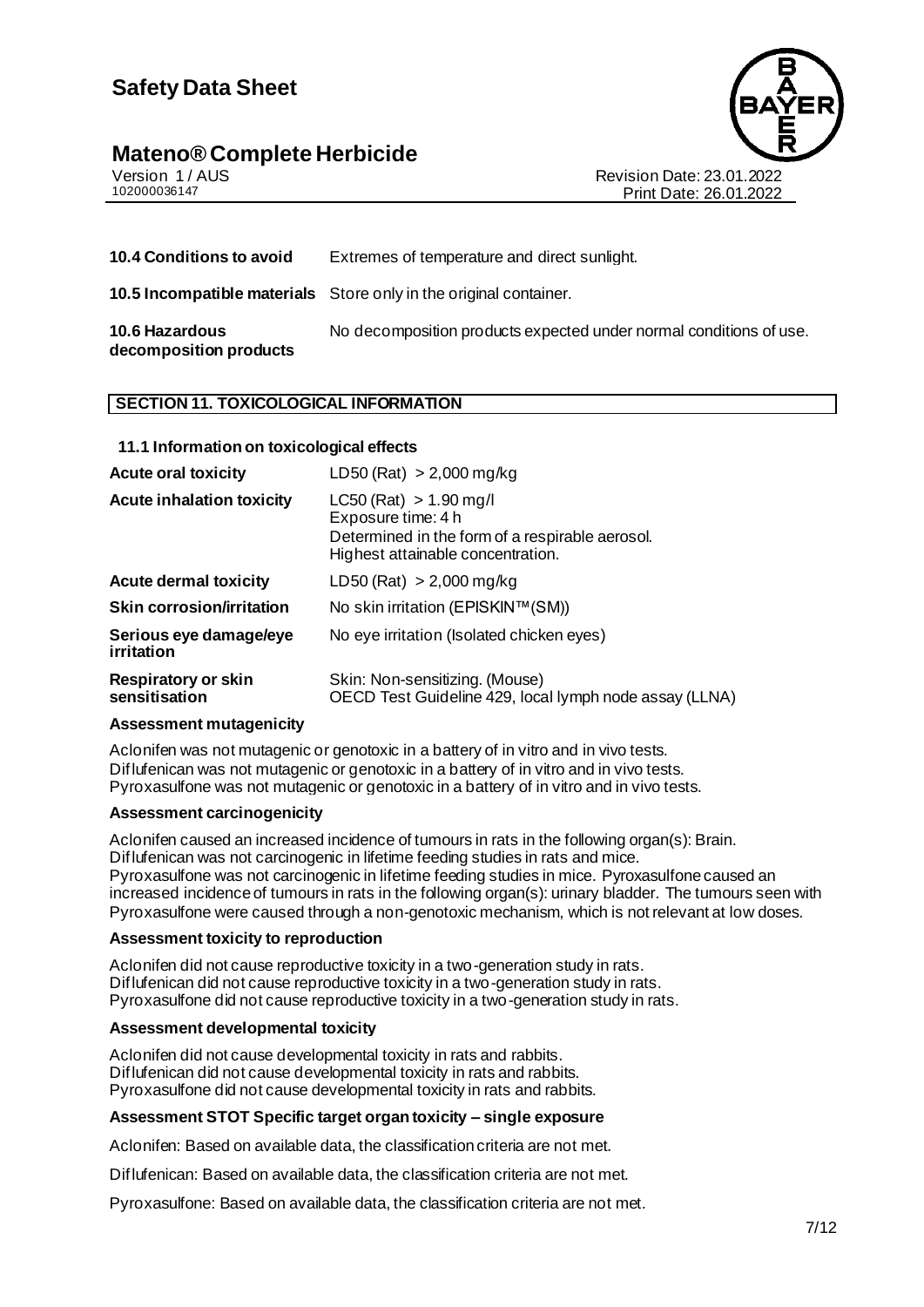

Version 1 / AUS Revision Date: 23.01.2022 Print Date: 26.01.2022

### **Assessment STOT Specific target organ toxicity – repeated exposure**

Aclonifen did not cause specific target organ toxicity in experimental animal studies. Diflufenican did not cause specific target organ toxicity in experimental animal studies. Pyroxasulfone caused specific target organ toxicity in experimental animal studies in the following organ(s): Liver, Kidney, urinary bladder, Heart.

#### **Aspiration hazard**

Based on available data, the classification criteria are not met.

#### **Information on likely routes of exposure**

May be harmful if inhaled. May be harmful if absorbed through skin. May cause mild irritation to eyes. Harmful if swallowed.

### **Early onset symptoms related to exposure**

Refer to Section 4

### **Delayed health effects from exposure**

Refer to Section 11

### **Exposure levels and health effects**

Refer to Section 4

### **Interactive effects**

Not known

#### **When specific chemical data is not available** Not applicable

### **Mixture of chemicals**

Refer to Section 2.1

### **Further information**

**12.1 Toxicity**

No further toxicological information is available.

### **SECTION 12. ECOLOGICAL INFORMATION**

| <b>TZ.T TOXICITY</b>                        |                                                                                                                                                                                                        |
|---------------------------------------------|--------------------------------------------------------------------------------------------------------------------------------------------------------------------------------------------------------|
| <b>Toxicity to fish</b>                     | LC50 (Oncorhynchus mykiss (rainbow trout)) 1.10 mg/l<br>Exposure time: 96 h                                                                                                                            |
| <b>Toxicity to aquatic</b><br>invertebrates | LC50 (Daphnia magna (Water flea)) 3.47 mg/l<br>Exposure time: 48 h<br>NOEC (Daphnia magna (Water flea)) 0.4 mg/l<br>Exposure time: 48 h<br>LOEC (Daphnia (water flea)) 0.9 mg/l<br>Exposure time: 48 h |
| <b>Toxicity to aquatic plants</b>           | ErC50 (Raphidocelis subcapitata (freshwater green alga)) 0.00347 mg/l<br>Growth rate; Exposure time: 72 h                                                                                              |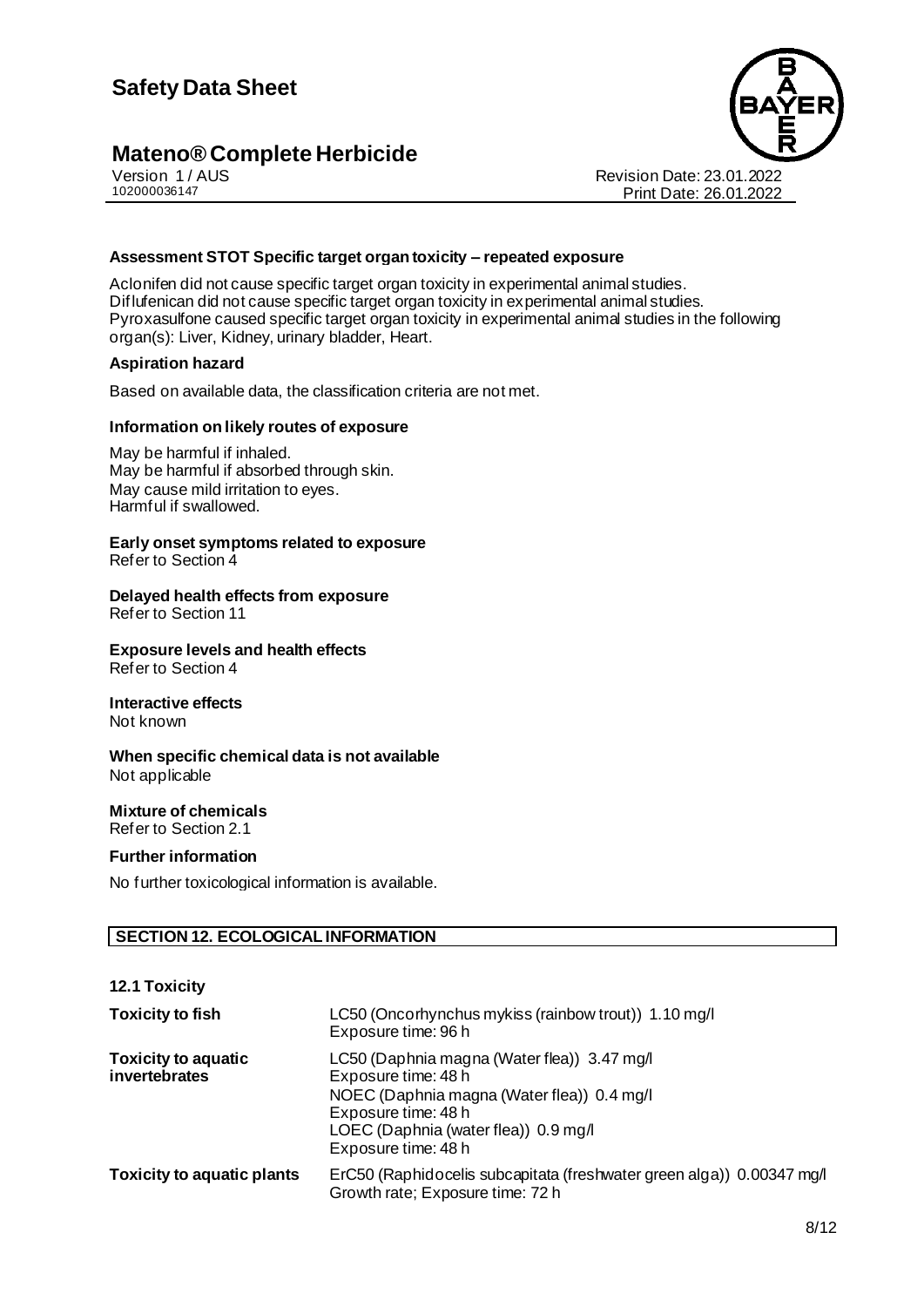

Version 1 / AUS Revision Date: 23.01.2022 Print Date: 26.01.2022

| NOEC (Raphidocelis subcapitata (freshwater green alga)) 0.000305 |
|------------------------------------------------------------------|
|                                                                  |
|                                                                  |
|                                                                  |
|                                                                  |
|                                                                  |
|                                                                  |
|                                                                  |
|                                                                  |
|                                                                  |
|                                                                  |

### **SECTION 13. DISPOSAL CONSIDERATIONS**

Triple-rinse containers before disposal. Add rinsings to spray tank. Do not dispose of undiluted chemicals on site. If recycling, replace cap and return clean containers to recycler or designated collection point. If not recycling, break, crush, or puncture and deliver empty packaging to an approved waste management facility. If an approved waste management facility is not available, bury the empty packaging 500 mm below the surface in a disposal pit specifically marked and set up for this purpose, clear of waterways, desirable vegetation and tree roots, in compliance with relevant Local, State or Territory government regulations. Do not burn empty containers or product. Do not reuse container for any other purpose.

### **SECTION 14. TRANSPORT INFORMATION**

**ADG**

| UN number                  | 3082 |
|----------------------------|------|
| Transport hazard class(es) | 9    |
| <b>Subsidiary Risk</b>     | None |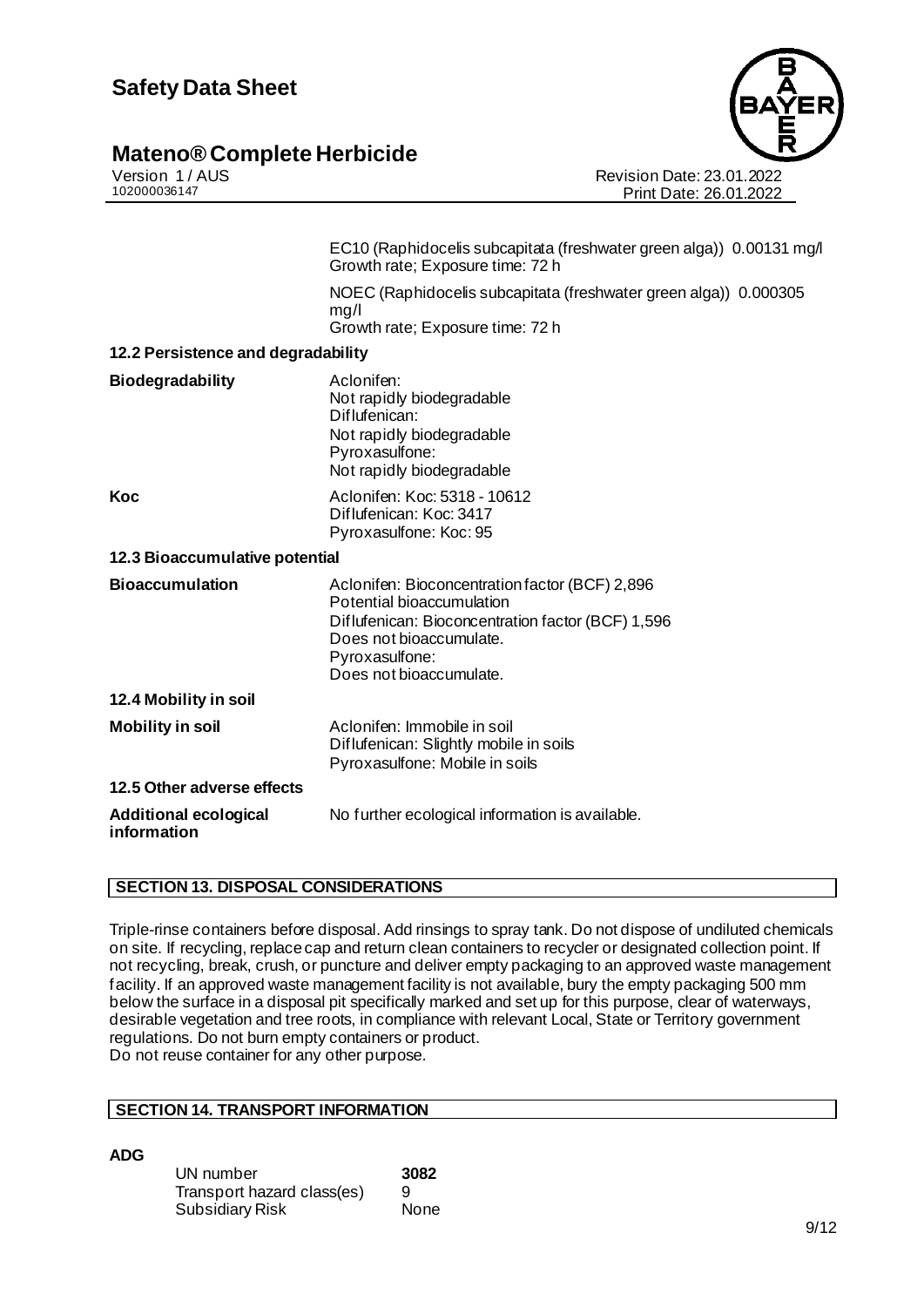

Version 1 / AUS<br>102000036147<br>Print Date: 23.01.2022<br>Print Date: 26.01.2022 Print Date: 26.01.2022

|             | Packaging group<br>Description of the goods<br>Hazchem Code                                                                                  | Ш<br>ENVIRONMENTALLY HAZARDOUS SUBSTANCE, LIQUID,<br>N.O.S.<br>(ACLONIFEN, DIFLUFENICAN, PYROXASULFONE<br>SOLUTION)<br>$\cdot$ 3Z                                               |
|-------------|----------------------------------------------------------------------------------------------------------------------------------------------|---------------------------------------------------------------------------------------------------------------------------------------------------------------------------------|
| b) IBCs     | subject to this Code when transported by road or rail in;                                                                                    | AU01: Environmentally Hazardous Substances meeting the descriptions of UN 3077 or UN 3082 are not<br>a) packagings that do not incorporate a receptacle exceeding 500 kg(L); or |
| <b>IMDG</b> | UN number<br>Transport hazard class(es)<br><b>Subsidiary Risk</b><br>Packaging group<br>Marine pollutant<br>Description of the goods         | 3082<br>9<br><b>None</b><br>$\mathbf{III}$<br><b>YES</b><br>ENVIRONMENTALLY HAZARDOUS SUBSTANCE, LIQUID,<br>N.O.S.<br>(ACLONIFEN, DIFLUFENICAN, PYROXASULFONE<br>SOLUTION)      |
| <b>IATA</b> | UN number<br>Transport hazard class(es)<br><b>Subsidiary Risk</b><br>Packaging group<br>Environm, Hazardous Mark<br>Description of the goods | 3082<br>9<br>None<br>Ш<br><b>YES</b><br>ENVIRONMENTALLY HAZARDOUS SUBSTANCE, LIQUID,<br>N.O.S.<br>(ACLONIFEN, DIFLUFENICAN, PYROXASULFONE<br>SOLUTION)                          |

### **SECTION 15. REGULATORY INFORMATION**

Registered according to the Agricultural and Veterinary Chemicals Code Act 1994 Australian Pesticides and Veterinary Medicines Authority approval number: 89959

### **SUSMP classification (Poison Schedule)**

Schedule 6 (Standard for the Uniform Scheduling of Medicines and Poisons)

### **SECTION 16. OTHER INFORMATION**

**Trademark information** Mateno® is a Registered Trademark of the Bayer Group.

### **Abbreviations and acronyms**

- ADN European Agreement concerning the International Carriage of Dangerous Goods by Inland Waterways
- ADR European Agreement concerning the International Carriage of Dangerous Goods by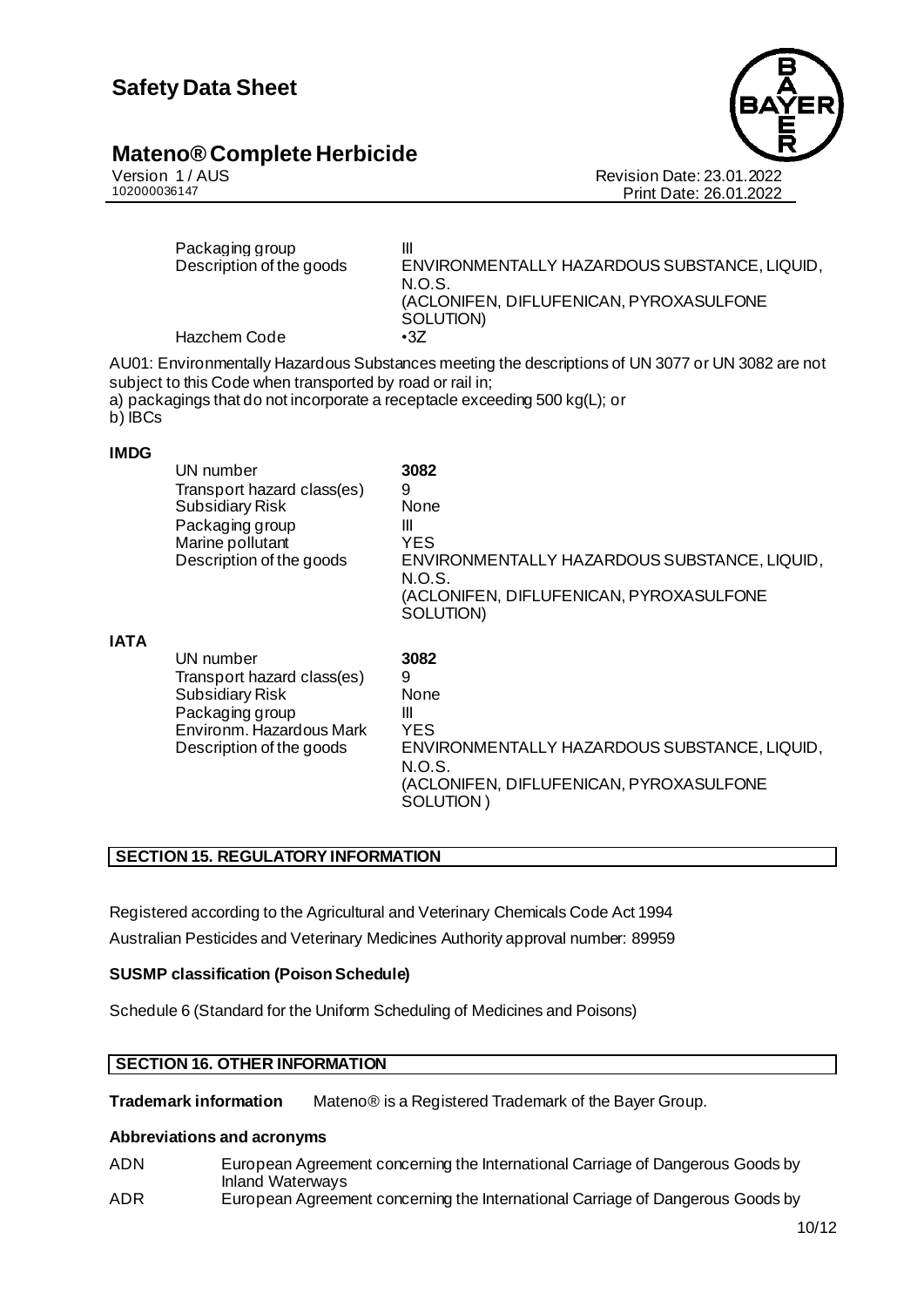

Revision Date: 23.01.2022 Print Date: 26.01.2022

|                        | Road                                                                                                                                                                                                                 |
|------------------------|----------------------------------------------------------------------------------------------------------------------------------------------------------------------------------------------------------------------|
| ATE                    | Acute toxicity estimate                                                                                                                                                                                              |
| AU OEL                 | Australia. OELs. (Adopted National Exposure Standards for Atmospheric<br>Contaminants in the Occupational Environment)                                                                                               |
| CAS-Nr.                | <b>Chemical Abstracts Service number</b>                                                                                                                                                                             |
| <b>CEILING</b>         | Ceiling Limit Value                                                                                                                                                                                                  |
| Conc.                  | Concentration                                                                                                                                                                                                        |
| EC-No.                 | European community number                                                                                                                                                                                            |
| ECx                    | Effective concentration to x %                                                                                                                                                                                       |
| <b>EINECS</b>          | European inventory of existing commercial substances                                                                                                                                                                 |
| <b>ELINCS</b>          | European list of notified chemical substances                                                                                                                                                                        |
| EN                     | European Standard                                                                                                                                                                                                    |
| EU                     | European Union                                                                                                                                                                                                       |
| <b>IATA</b>            | International Air Transport Association                                                                                                                                                                              |
| IBC                    | International Code for the Construction and Equipment of Ships Carrying Dangerous                                                                                                                                    |
|                        | Chemicals in Bulk (IBC Code)                                                                                                                                                                                         |
| <b>ICx</b>             | Inhibition concentration to x %                                                                                                                                                                                      |
| <b>IMDG</b>            | <b>International Maritime Dangerous Goods</b>                                                                                                                                                                        |
| <b>LCx</b>             | Lethal concentration to x %                                                                                                                                                                                          |
| <b>LD</b> <sub>x</sub> | Lethal dose to $x$ %                                                                                                                                                                                                 |
| LOEC/LOEL              | Lowest observed effect concentration/level                                                                                                                                                                           |
| <b>MARPOL</b>          | MARPOL: International Convention for the prevention of marine pollution from ships                                                                                                                                   |
| N.O.S.                 | Not otherwise specified                                                                                                                                                                                              |
| NOEC/NOEL              | No observed effect concentration/level                                                                                                                                                                               |
| <b>OECD</b>            | Organization for Economic Co-operation and Development                                                                                                                                                               |
| <b>OES BCS</b>         | OES BCS: Internal Bayer AG, Crop Science Division "Occupational Exposure<br>Standard"                                                                                                                                |
| <b>PEAK</b>            | PEAK: Exposure Standard - Peak means a maximum or peak airborne concentration<br>of a particular substance determined over the shortest analytically practicable period of<br>time which does not exceed 15 minutes. |
| <b>RID</b>             | Regulations concerning the International Carriage of Dangerous Goods by Rail                                                                                                                                         |
| <b>SK-SEN</b>          | Skin sensitiser                                                                                                                                                                                                      |
| SKIN_DES               | SKIN_DES: Skin notation: Absorption through the skin may be a significant source of                                                                                                                                  |
|                        | exposure.                                                                                                                                                                                                            |
| <b>STEL</b>            | STEL: Exposure standard - short term exposure limit (STEL): A 15 minute TWA                                                                                                                                          |
|                        | exposure which should not be exceeded at any time during a working day even if the                                                                                                                                   |
|                        | eight-hour TWA average is within the TWA exposure standard. Exposures at the STEL                                                                                                                                    |
|                        | should not be longer than 15 minutes and should not be repeated more than four times                                                                                                                                 |
|                        | per day. There should be at least 60 minutes between successive exposures at the                                                                                                                                     |
|                        | STEL.                                                                                                                                                                                                                |
| TWA                    | TWA: Exposure standard - time-weighted average (TWA): The average airborne                                                                                                                                           |
|                        | concentration of a particular substance when calculated over a normal eight-hour                                                                                                                                     |
|                        | working day, for a five-day working week.                                                                                                                                                                            |
| TWA                    | Time weighted average                                                                                                                                                                                                |
| UN                     | <b>United Nations</b>                                                                                                                                                                                                |
| <b>WHO</b>             | World health organisation                                                                                                                                                                                            |
|                        |                                                                                                                                                                                                                      |

This SDS summarises our best knowledge of the health and safety hazard information of the product and how to safely handle and use the product in the workplace. Each user should read this SDS and consider the information in the context of how the product will be handled and used in the workplace including in conjunction with other products.

If clarification or further information is needed to ensure that an appropriate risk assessment can be made, the user should contact this company.